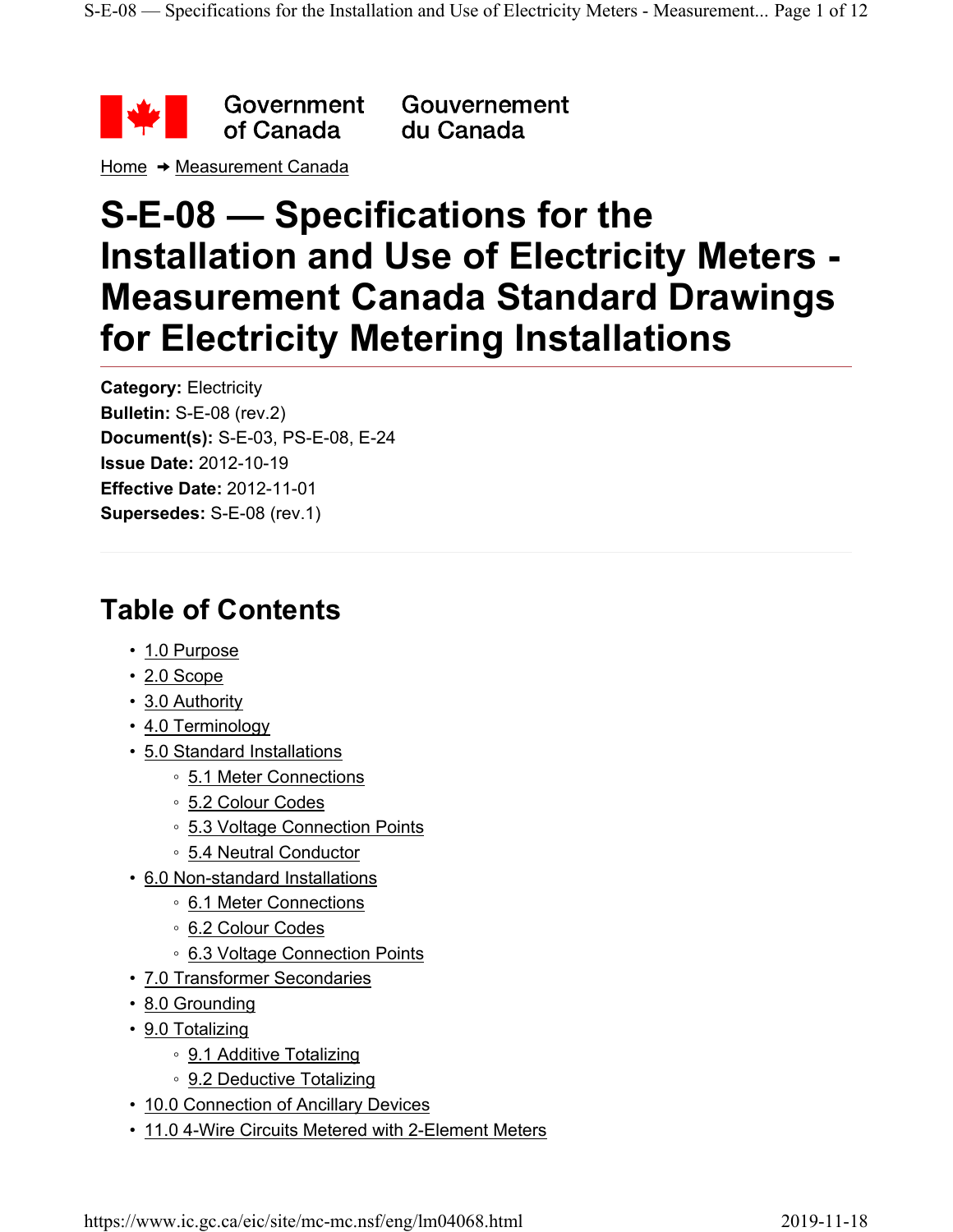- 11.1 Delta Connection at Test-block/switch
- 11.2 VA and VA-hour Measurement
- 12.0 Polyphase Circuits Metered with Single-phase Meters
- 13.0 Revisions
- Appendix A
- Appendix B Measurement Canada Standard Colour Codes for Electricity Metering Installations

# **1.0 Purpose**

The purpose of this specification is to formally establish Measurement Canada (MC) requirements pertaining to the appropriate connection of electricity meters to electrical circuits in which legal units of measurement (LUM) are intended to be measured for establishing the basis of a charge. The initial consolidated package of Standard Drawings which was established by MC in 1975 has been modified and augmented, and subsequently re-drafted in electronic format to facilitate posting on the MC web site.

# **2.0 Scope**

This specification applies to all electricity metering installations (as well as installations of selfcontained meters) which are intended to be used in revenue metering with the exception of Multiple Customer Metering Systems (MCMS).

# **3.0 Authority**

This specification is issued under the authority of section 12(2) of the *Electricity and Gas Inspection Regulations* (EGIR).

# **4.0 Terminology**

#### **Additive Totalizing**

A manner of additive summation whereby the total declared quantity for a given legal unit of measurement (LUM) is established through addition of those LUM values as registered by two or more individual meters connected between an electricity distributor and a purchaser.

#### **Deductive Totalizing**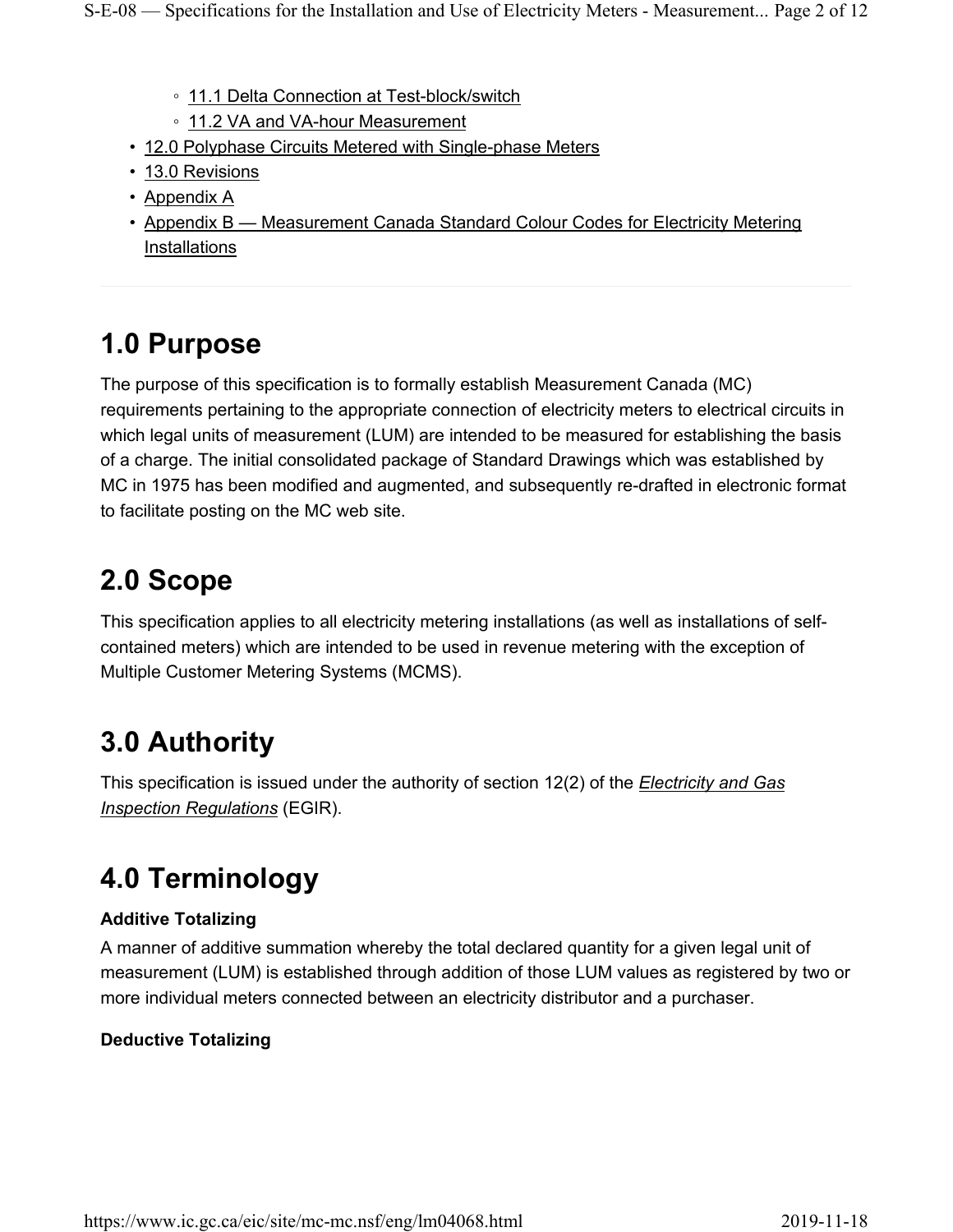A manner of deductive summation in which one meter is connected between an electricity distributor and multiple loads (consumption or generation), and additional meters are connected between that meter and all but one of the loads. This manner of summation is used to determine the un-metered load indirectly by subtracting the value of all metered loads from the value of the total metered load.

#### **Electricity Metering Installation**

An installation that consists of more than one electricity meter installed at the same location and that is used for the purpose of obtaining the basis of a charge for electricity supplied to a purchaser. (*Electricity and Gas Inspection Regulations* (SOR/86-131), s.2(1)).

#### **Meter**

Defined in the *Electricity and Gas Inspection Act* (Chapter E-4, R.S.C), s.2(1).

#### **Self-contained Meter**

Means a meter designed to be connected directly to a power circuit, without the use of external devices such as instrument transformers or shunts.

## **5.0 Standard Installations**

#### **5.1 Meter Connections**

Each meter (including instrument transformers) forming part of an electricity metering installation shall be connected in accordance with the appropriate diagram established in the Measurement Canada Standard Drawings for Metering Installations. Refer to Appendix A.

#### **5.2 Colour Codes**

MC standard wire colour codes are established in Appendix B. Colour coding of wires shall be continuous from end to end.

#### **5.3 Voltage Connection Points**

All voltage transformers and/or meter voltage terminals shall be connected to the line side of the circuit being measured, (i.e. between the supply and any current transformers).

#### **5.4 Neutral Conductor**

Current sensors placed in the circuit neutral conductor shall not contribute to the determination of a quantity of any legal unit of measure.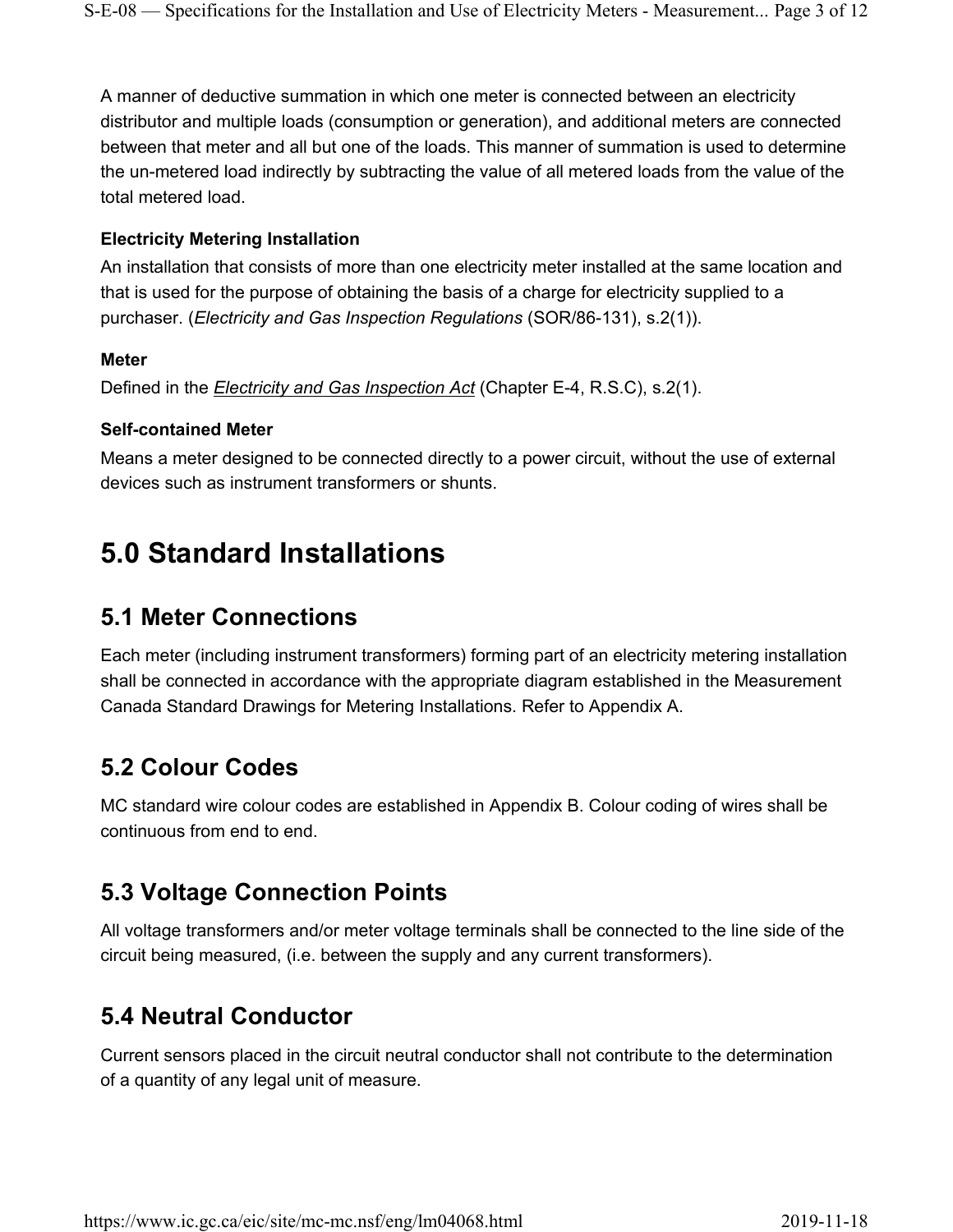# **6.0 Non-standard Installations**

### **6.1 Meter Connections**

Meter connection configurations other than those established in Appendix A may be used subject to the terms established in section 4.2.1 of Specification *S-E-03 — Specification for the Installation and Use of Electricity Meters — Input Connections and Ratings*.

#### **6.2 Colour Codes**

Colour codes other than standard are acceptable subject to the following requirements:

- a. the difference between current and voltage leads is clearly distinguishable;
- b. the use of green and white is restricted only to purposes which conform to the Canadian Electrical Code; and,
- c. the code is consistent in other installations owned by the electricity distributor/contractor.

## **6.3 Voltage Connection Points**

Meter voltage terminals may be connected to the load side of the circuit being measured subject to the following conditions:

- a. a ring or "window" type current transformer is used; and,
- b. the installation conforms to standard drawing number 1305 or 1306 in all other aspects.

# **7.0 Transformer Secondaries**

**7.1** Current transformer secondary returns may be shared via one wire connected from the meter terminals to the test-block/switch provided that the wire is of sufficient gauge to conduct the load without imparting a burden which exceeds the burden rating of the transformers.

**7.2** Voltage transformer secondary returns may be shared via one wire connected from the meter terminals to the test-block/switch provided that the wire is of sufficient gauge so as not to impart a burden which exceeds the burden rating of the transformers.

# **8.0 Grounding**

**8.1** The case of each meter (including instruments transformers) forming part of an electricity metering installation shall be appropriately grounded.

**8.2** Instrument transformer secondary wires shall be grounded. Secondary wires which are interconnected shall be interconnected and grounded at only one point.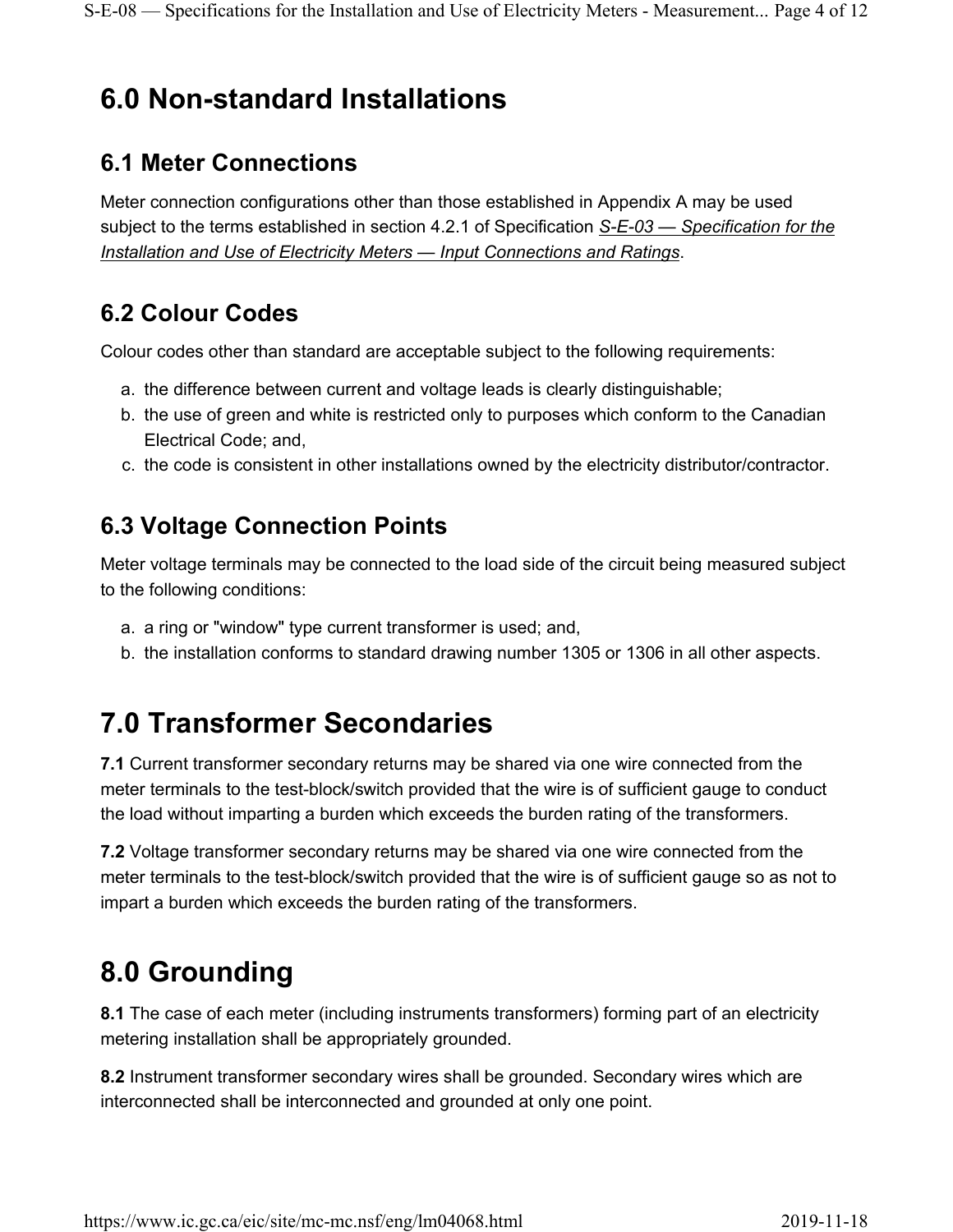# **9.0 Totalizing**

#### **9.1 Additive Totalizing**

- **9.1.1** Additive totalizing of two or more circuits may be performed in the following manners:
	- a. via parallelling of current transformer (CT) secondaries, or
	- b. through use of a totalizing current transformer.

**9.1.2** Parallelling CT secondaries is permitted subject to the following conditions:

- a. parallelled circuits are of the same voltage and frequency;
- b. current transformers have identical ratios;
- c. the voltage circuits of the meter are supplied from a common bus to which the primary circuits are connected; and,
- d. the meter ratings are sufficient for the totalized load.
- **9.1.3** A totalizing current transformer may be used subject to the following conditions:
	- a. the primary circuits are of the same voltage and frequency;
	- b. the voltage circuits of the meter are supplied from a common bus to which the primary circuits are connected;
	- c. the primary windings of the totalizing transformers are supplied from corresponding phases of the primary lines;
	- d. each primary winding of the totalizing transformer in conjunction with its primary current transformer produces the correct proportion of the total secondary current; and,
	- e. the overall multiplier for the totalizing transformer is the sum of the ratios of all the primary current transformers which supply the totalizing transformer.

**9.1.4** A totalizing meter may consist of two or more complete meter units supplied from separate primary circuits which supply a common meter register subject to the following conditions:

- a. the voltage coils of each meter unit are supplied from the primary circuit which supplies the current coils of the corresponding meter unit; and,
- b. each meter unit contributes to the totalized value of measurement from its correct proportion of the total load.

**9.1.5** Summation of VA/VA-hour units in totalized circuits shall be performed by vectorial addition only.

**9.1.6** Peak demands from multiple demand measuring devices may be summed only if the demand intervals are coincident. All the devices shall be synchronized together such that the demands to be summed occur in the same interval. Synchronization error shall be no greater than 1.0 % of the demand interval length.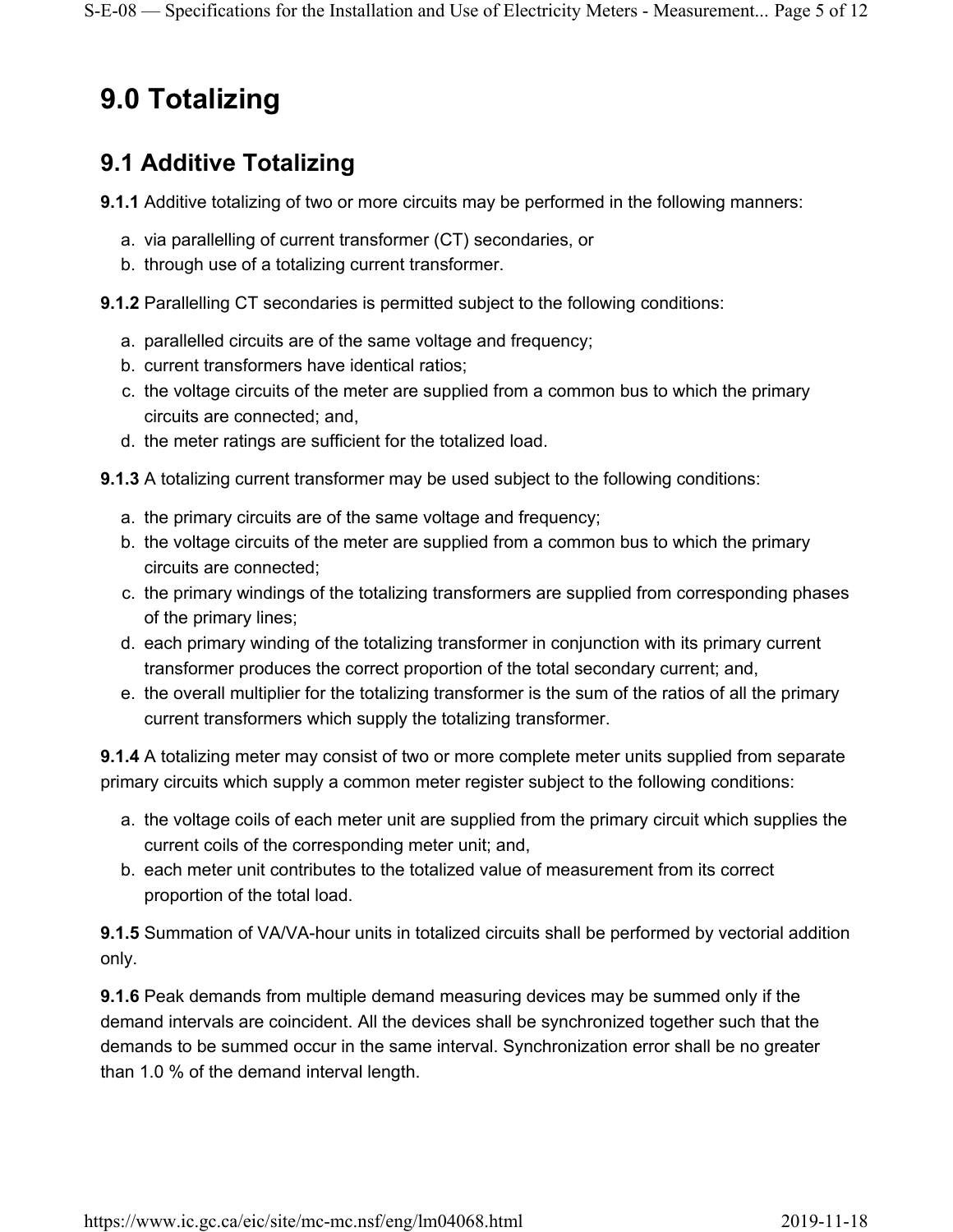## **9.2 Deductive Totalizing**

**9.2.1** Deductive totalizing is not permitted as a means to determine a quantity of a legal unit of measurement in distinct trade measurement transactions. The resulting calculated quantity declaration can deviate from true value to a degree which is significantly greater than the limits of error prescribed by section 46 of the *Electricity and Gas Inspection Regulations*. Such a deviation in accuracy of the declared value can occur even if the accuracy of the individual meters are in compliance with the prescribed limits of error.

**Note:** Similar to Time-of-Use allocation, deductive totalizing utilized solely for the purposes of apportioning a measured and declared quantity into multiple sub-quantities for rate allocation purposes within a distinct trade measurement transaction is permitted.

# **10.0 Connection of Ancillary Devices**

Relays, instruments, auxiliary transformers and other devices may be connected between the test-block/switch provided that they do not affect measurement accuracy, and do not interfere with testing of the meter and/or installation. In addition, wiring diagrams and all burden details for such devices must be available on-site.

# **11.0 4-Wire Circuits Metered with 2-Element Meters**

### **11.1 Delta Connection at Test-block/switch**

Standard drawings (3400-D series) outlining acceptable delta connections are established in Appendix A.

### **11.2 VA and VA-hour Measurement**

Volt-ampere and Volt-ampere hour measurement is permitted subject to the requirements established in section 6 (b) of *PS-E-08 — Provisional Specifications for the Installation and Use of 2-Element Electricity Meters*.

**11.3** New metering installations are subject to the policy established in section 5.1 of bulletin *E-24 — Policy on Approval and Use of 2½ Element Metering*. This means that new 4-wire installations (as of April 1, 2003) shall not be metered with 2-element meters.

## **12.0 Polyphase Circuits Metered with Single-phase Meters**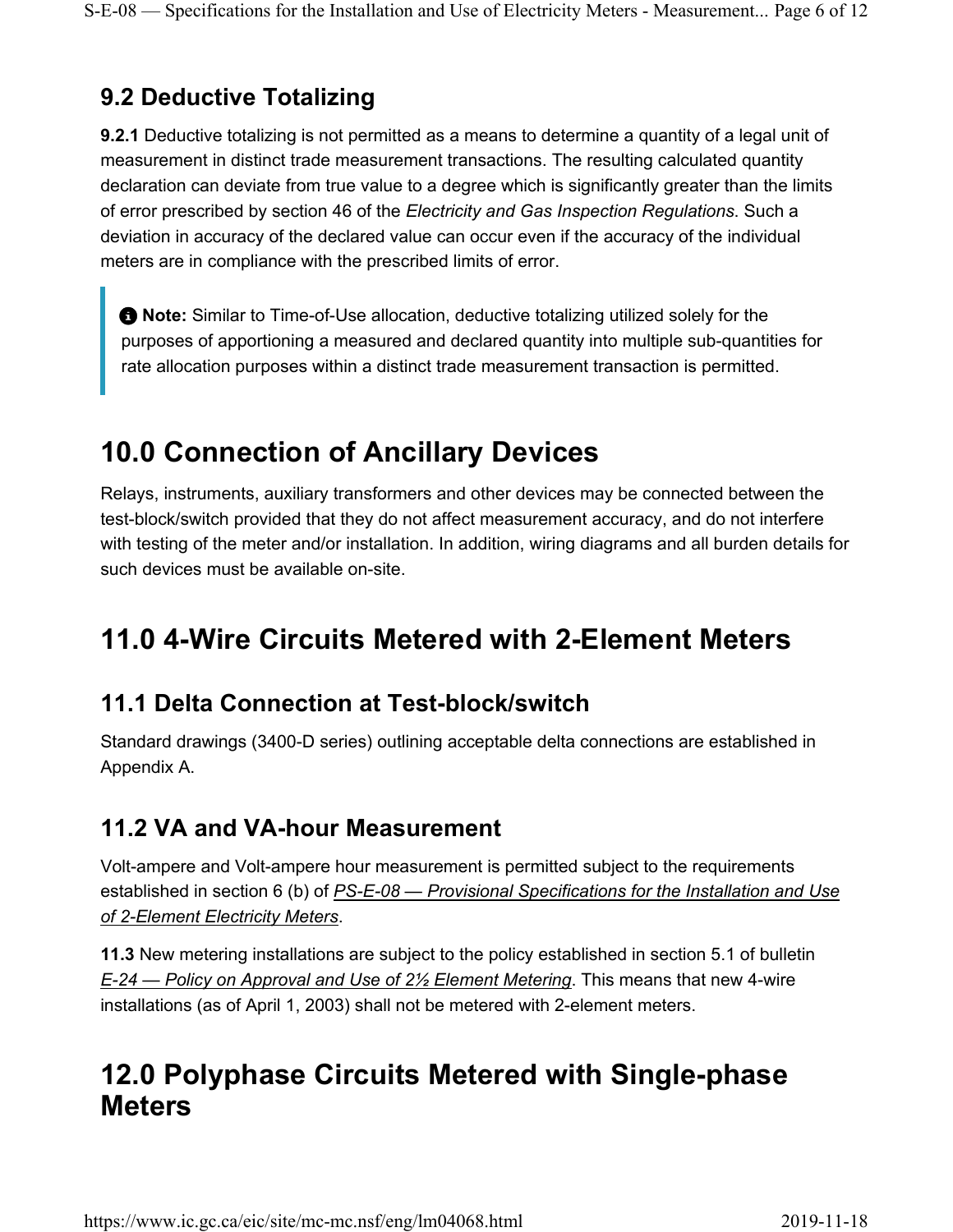The use of two single-element meters to meter a 3-phase 3-wire circuit and the use of three single-element meters to meter a 3-phase 4-wire circuit is permitted only where the units of watthour and/or var-hour energy are measured. The single element meter must be approved as bi-directional or net meters. This form of metering is not permitted for VA-hour measurement nor for demand measurement.

## **13.0 Revisions**

The purpose of Revision 2 is to include additional drawings for single-phase installations with test blocks. Appendix A has been amended to remove standard drawings depicting meters that contravene bulletin *E-24: Policy on Approval and Use of 2½ Element Metering*, drawings representing outdated measurement techniques, and drawings with meters that are now obsolete due to their vintage (legacy drawings). Additional changes have been made to correct minor errors and add missing information. Changes have also been made to this document to make it more accessible.

The purpose of Revision 1 was to include clarification of the requirements pertaining to totalizing, section 9, and consequently to add definitions for "additive totalizing" and "deductive totalizing". Section 5.4 is modified to allow current transformers connected into the neutral conductor provided they do not contribute to the determination of a LUM. Section 9.1.6 is added to clarify totalizing requirements when pertaining to demand measurement. Section 9.1. (c) and section 9.4 are deleted as they are no longer applicable. Section 12 is amended to require bi-directional or net meters where single-element meters are used to measure the load in polyphase circuits.

# **Appendix A**

Standard Drawing 1201

| <b>Previous</b> |  |
|-----------------|--|
| <b>Next</b>     |  |

**1 of 87**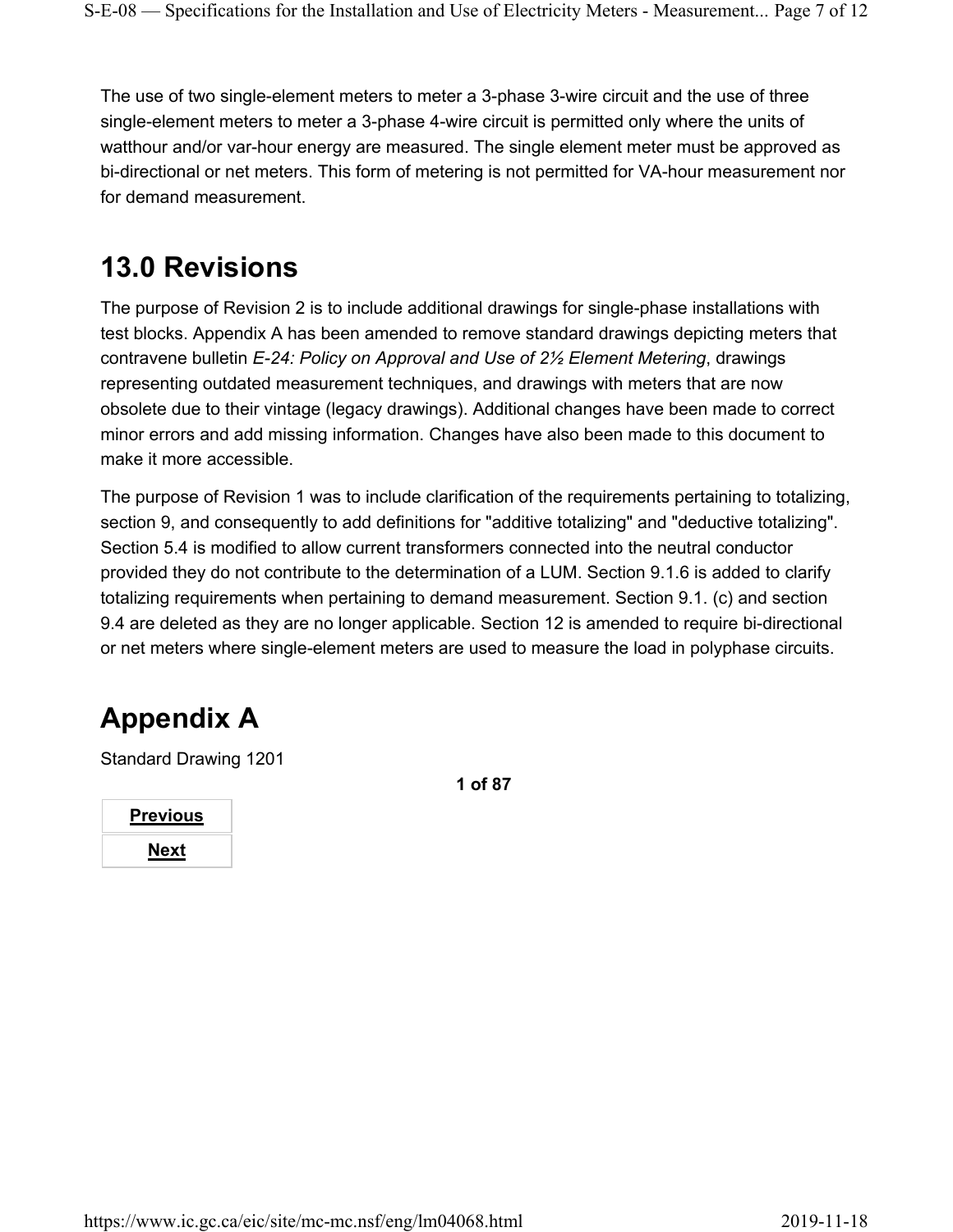

Connection of a self-contained, single-phase, 2-wire, A-base electricity meter in a singlephase, 2-wire circuit:

1. The two circuit conductors are referred to as "line" and "neutral". The neutral conductor is grounded.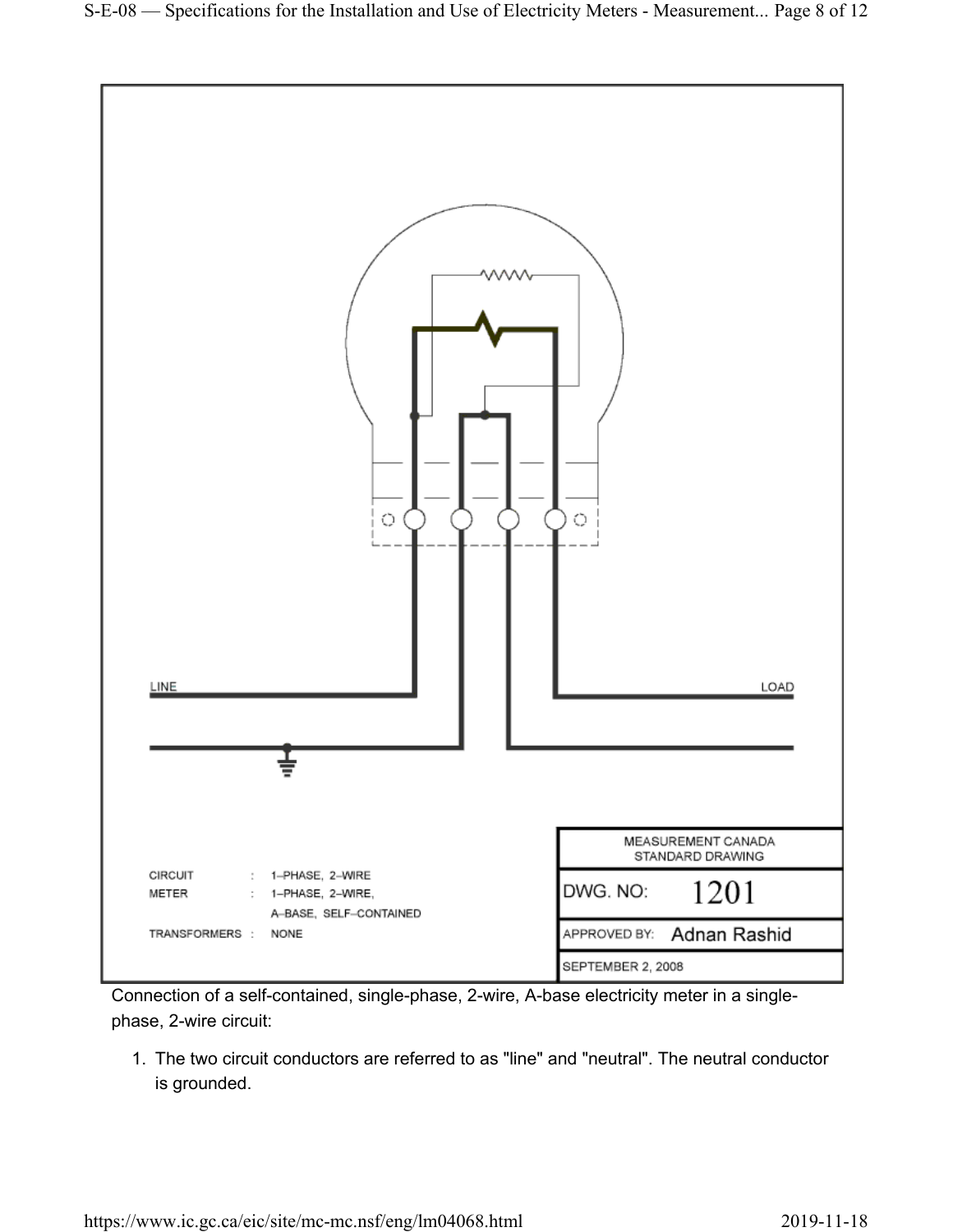- 2. The meter contains one voltage coil, one current coil and a four position terminal block with the positions referenced from left-to-right as numbers one through four. Internal meter connections are as follows:
	- the voltage coil is connected at terminal block positions one and two
	- the current coil is connected at terminal block positions one and four
	- a current bypass conductor is connected at terminal block positions two and three.
- 3. The meter is connected to the circuit as follows:
	- the supply side of the line service conductor is connected at terminal block position one
	- the load side of the line service conductor is connected at terminal block position four
	- the supply side of the neutral service conductor is connected at terminal block position two
	- the load side of the neutral service conductor is connected at terminal block position three.

#### **1 of 87**

| Previous |  |
|----------|--|
| Next     |  |

This appendix is available as a separate package due to its large size.



## **Appendix B — Measurement Canada Standard Colour Codes for Electricity Metering Installations**

| ıble<br>٠ |  |
|-----------|--|
|-----------|--|

|             |              | <b>Current Transformer Leads</b> |      | <b>Voltage Leads</b> |      |
|-------------|--------------|----------------------------------|------|----------------------|------|
| Application | <b>Phase</b> | Line                             | Load | Line                 | Load |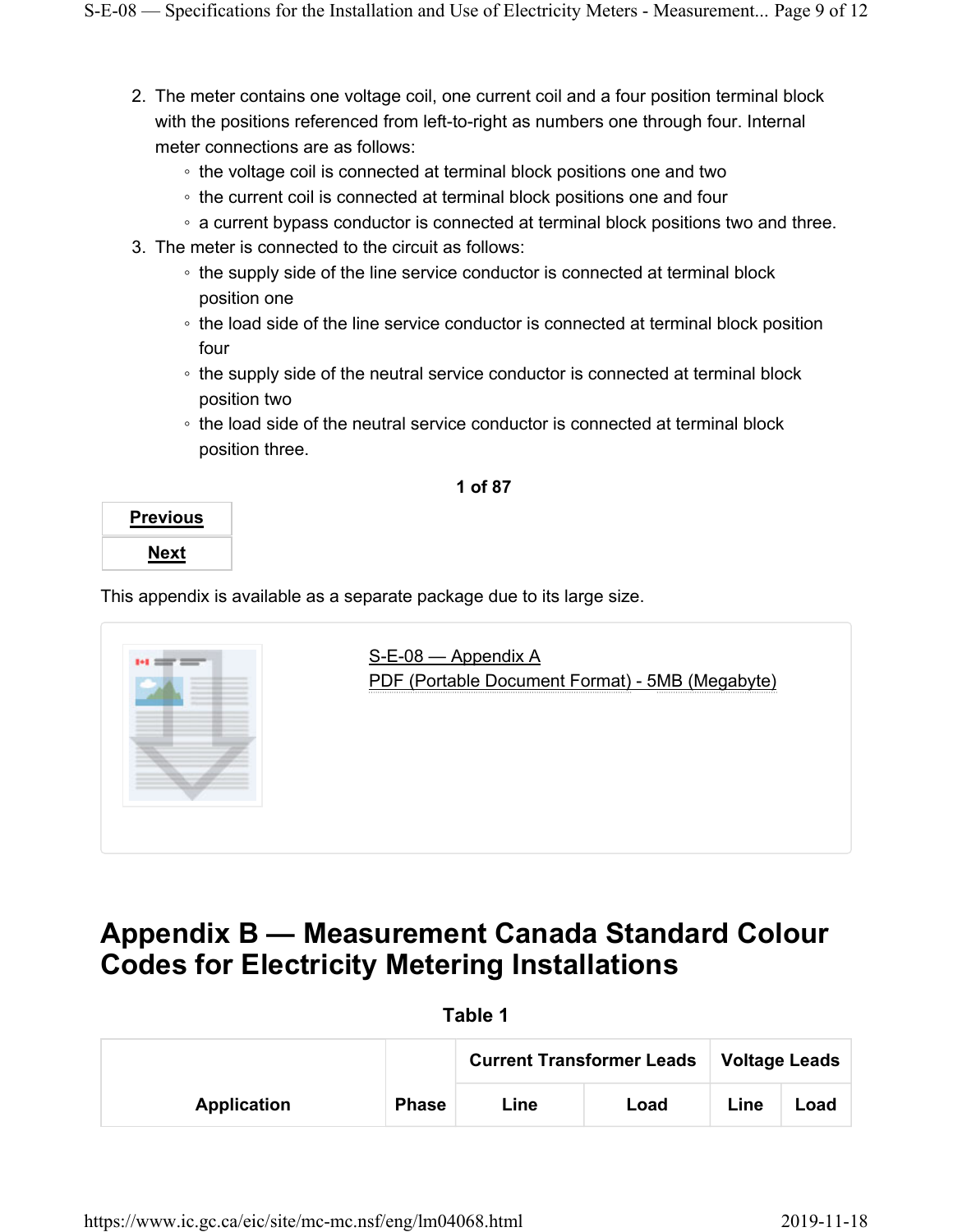|                                                                                                   | <b>Phase</b> | <b>Current Transformer Leads</b> |                         | <b>Voltage Leads</b> |        |
|---------------------------------------------------------------------------------------------------|--------------|----------------------------------|-------------------------|----------------------|--------|
| <b>Application</b>                                                                                |              | Line                             | Load                    | Line                 | Load   |
| 3-Phase, 3-Wire, Delta                                                                            | A            | Red - White                      | Red - Black             | Red                  | Yellow |
| 2-Element Meter<br>2 CTs                                                                          | B            |                                  |                         |                      |        |
| 2 VTs                                                                                             | $\mathsf C$  | Blue - White                     | Blue - Black            | <b>Blue</b>          | White  |
|                                                                                                   | N            |                                  |                         |                      |        |
| 3-Phase, 4-Wire, Y<br>2-Element Meter<br>3 CTs, (delta at test links)<br>2 VTs                    | A            | Red - White                      | Red - Black             | Red                  | Yellow |
|                                                                                                   | B            | Yellow-<br>White                 | Yellow-<br><b>Black</b> |                      |        |
|                                                                                                   | $\mathsf C$  | Blue - White                     | Blue - Black            | <b>Blue</b>          | White  |
|                                                                                                   | $\mathsf{N}$ |                                  |                         |                      |        |
| 3-Phase, 4-Wire, Y                                                                                | A            | Red - White                      | Red - Black             | Red                  | Yellow |
| 21/2-Element Meter<br>3 CTs<br>2 VTs                                                              | B            | Yellow-<br>White                 | Yellow-<br><b>Black</b> |                      |        |
|                                                                                                   | $\mathsf C$  | Blue - White                     | Blue - Black            | <b>Blue</b>          | White  |
|                                                                                                   | N            |                                  |                         |                      |        |
| 3-Phase, 4-Wire, Y                                                                                | A            | Red - White                      |                         | Red                  |        |
| 21/2-Element Meter<br>3 CTs, (Y at transformers)<br>No VTs; direct connection.                    | B            | Yellow-<br>White                 |                         |                      |        |
|                                                                                                   | $\mathsf C$  | Blue - White                     |                         | <b>Blue</b>          |        |
|                                                                                                   | ${\sf N}$    |                                  | White                   |                      | White  |
| 3-Phase, 4-Wire, Y<br>3-Element Meter<br>3 CTs, (Y at transformers)<br>3 VTs, (Y at transformers) | A            | Red - White                      |                         | Red                  |        |
|                                                                                                   | B            | Yellow-<br>White                 |                         | Yellow               |        |
|                                                                                                   | $\mathbf C$  | Blue - White                     |                         | <b>Blue</b>          |        |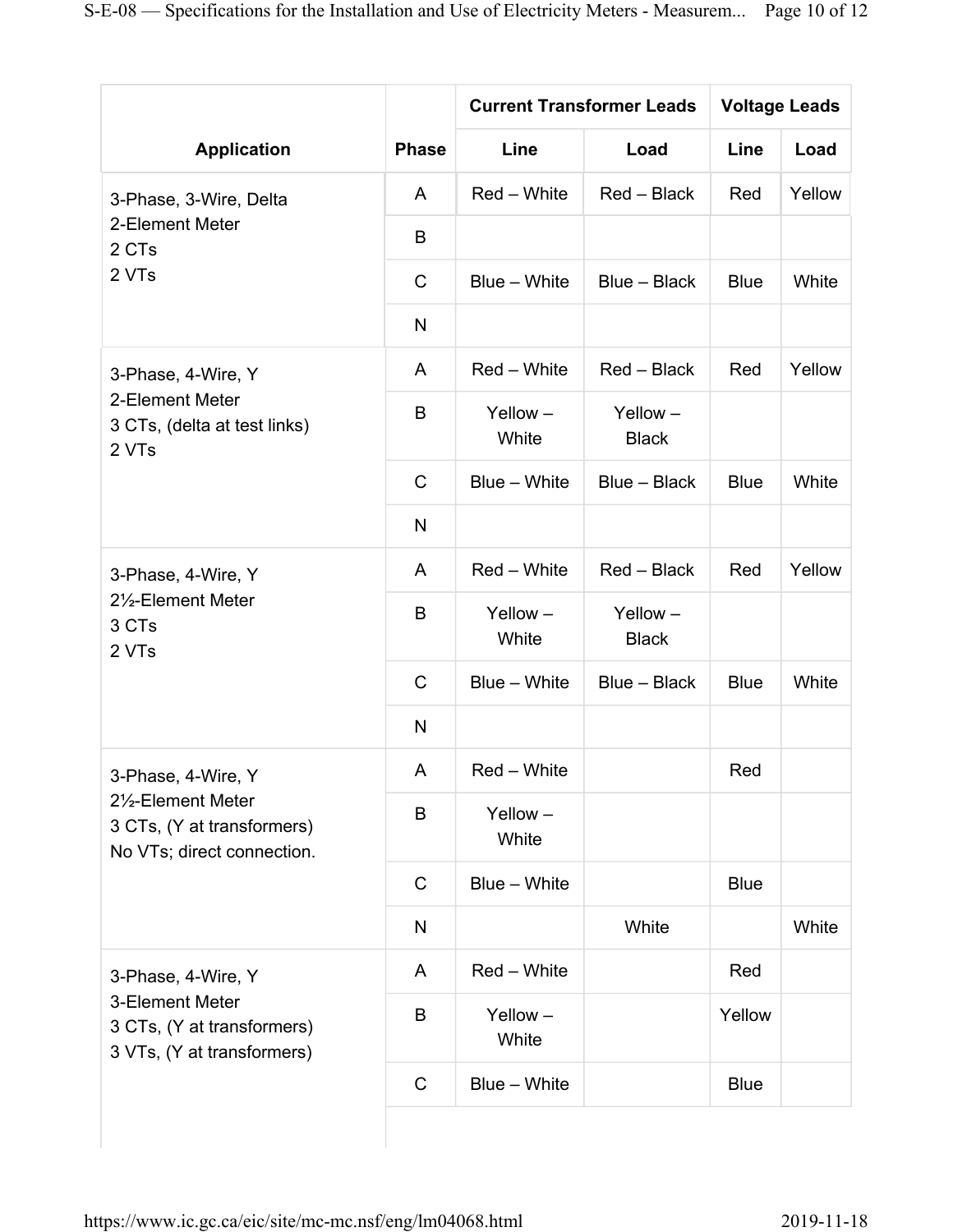| <b>Application</b>                                                                                                                          | <b>Phase</b> | <b>Current Transformer Leads</b> |                         | <b>Voltage Leads</b> |             |
|---------------------------------------------------------------------------------------------------------------------------------------------|--------------|----------------------------------|-------------------------|----------------------|-------------|
|                                                                                                                                             |              | Line                             | Load                    | Line                 | Load        |
|                                                                                                                                             | $\mathsf{N}$ |                                  | White                   |                      | White       |
| 3-Phase, 4-Wire, Delta<br>3-Element Meter<br>3 CTs, (Y at transformers)<br>No VTs; direct connection.                                       | A            | Red - White                      |                         | Red                  |             |
|                                                                                                                                             | B            | Yellow-<br>White                 |                         | Yellow               |             |
|                                                                                                                                             | $\mathsf{C}$ | Blue - White                     |                         | <b>Blue</b>          |             |
|                                                                                                                                             | N            |                                  | White                   |                      | White       |
| 3-Phase, 4-Wire, Delta<br>2-Element Meter<br>3 CTs, (all secondaries to test<br>links)<br>No VTs; direct connection.                        | A            | Red - White                      |                         | Red                  | White       |
|                                                                                                                                             | B            | $Y$ ellow $-$<br>White           |                         |                      |             |
|                                                                                                                                             | $\mathsf{C}$ | Blue - White                     |                         | Yellow               | <b>Blue</b> |
|                                                                                                                                             | $\mathsf{N}$ |                                  | White                   |                      |             |
| 3-Phase, 4-Wire, Delta<br>2-Element Meter<br>One 3-Wire CT, one 2-wire CT,<br>(all secondaries to test links)<br>No VTs; direct connection. | A            | Red - White                      | Red - Black             | Red                  | White       |
|                                                                                                                                             | B            |                                  |                         |                      |             |
|                                                                                                                                             | $\mathsf{C}$ | Yellow-<br>White                 | Yellow-<br><b>Black</b> | Yellow               | <b>Blue</b> |
|                                                                                                                                             | N            |                                  |                         |                      |             |

Green is used only for non-current carrying ground conductor White is used for current-carrying neutral or common conductor



Record of installation PDF (Portable Document Format) - 192KB (Kilobyte)